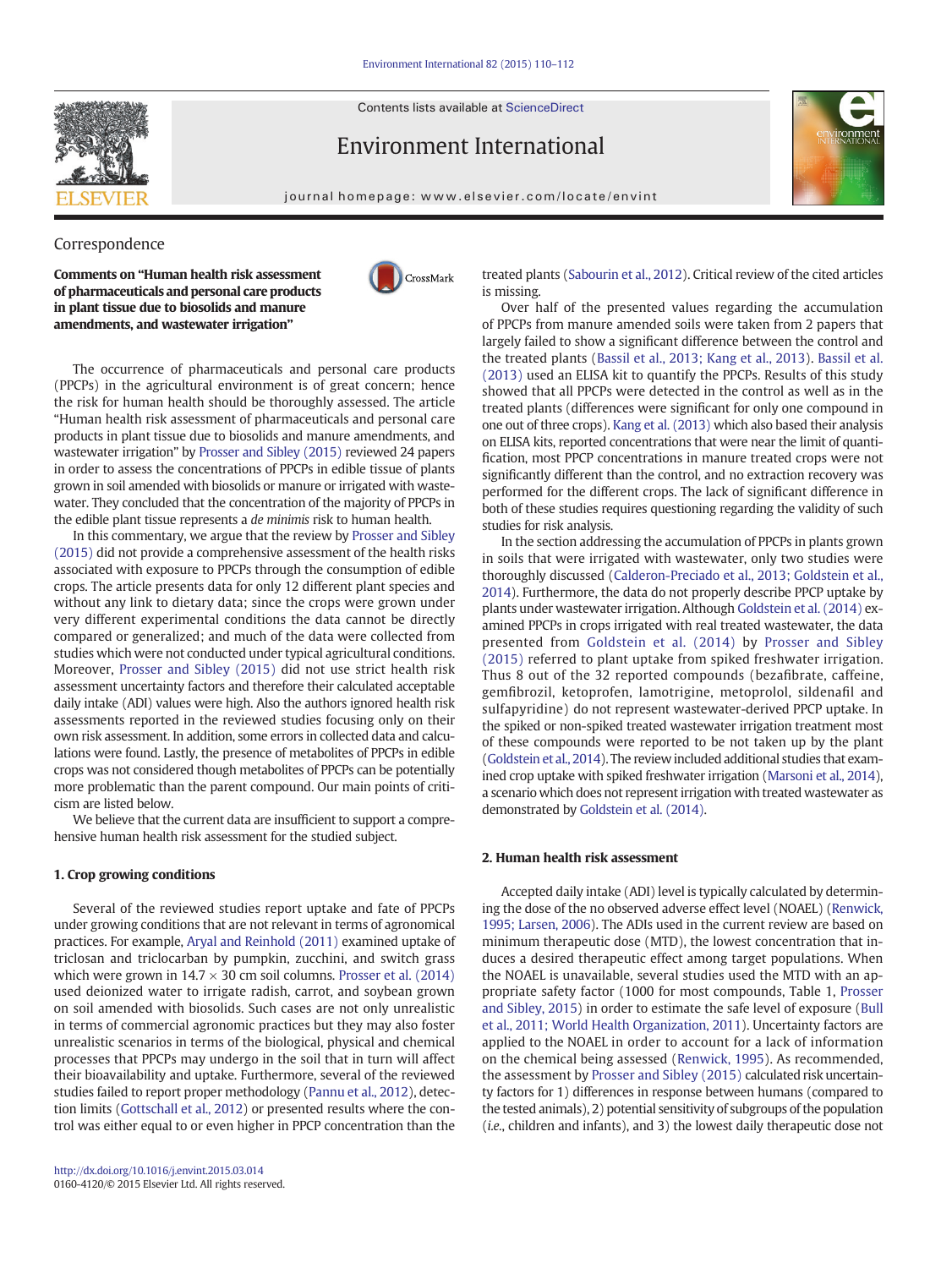being a level that represents NOAEL. However, the assessment of human health risk should take into account additional unknown risks and thus apply additional uncertainty factors for PPCPs, e.g., potential genotoxicity, metabolism or exposure to mixture of PPCPs [\(Renwick, 1995; Kroes et al., 2005; Larsen, 2006](#page-2-0)).

Compounds with higher toxicity should have an additional safety factor ([World Health Organization, 2011\)](#page-2-0). [Prosser and Sibley \(2015\)](#page-2-0) provided an additional uncertainty factor only for endocrine disrupting compounds, testosterone and progesterone, failing to consider 16 additional compounds listed in Table 1 [\(Prosser and Sibley,](#page-2-0) [2015](#page-2-0)) that have potentially genotoxic properties. These are: 10,11 epoxycarbamazepine, ambrettolide, chloramphenicol, chlortetracycline, ciprofloxacin, lamotrigine, meprobamate, norfloxacin, progesterone, streptomycin, sulfamethazine, sulfamethoxazole, sulfapyridine, tetracycline, triamterene, tylosin and virginiamycin. The fact that the genotoxic properties of a large portion of examined PPCPs were not taken into account gravely underestimates the calculated health risk.

## 3. Metabolites of PPCPs

[Prosser and Sibley \(2015\)](#page-2-0) did not consider the metabolism of PPCPs in crops. The issue of metabolism has been addressed in several PPCP plant uptake studies [\(Huber et al., 2009; Macherius et al., 2014;](#page-2-0) [Goldstein et al., 2014; Malchi et al., 2014; Bartha et al., 2014](#page-2-0)) as well as in the health risk study of pharmaceuticals in drinking water [\(Houeto et al., 2012](#page-2-0)). [Wu et al. \(2010, 2012\)](#page-2-0) reported that the anticonvulsant drug carbamazepine was detected in leaves of soybean and tomato but not in the bean of the soybean or in the tomato fruit. Results from [Goldstein et al. \(2014\)](#page-2-0) provide sufficient evidence that although the parent compound was not detected accumulation of metabolites in the fruit may occur.

Metabolites, such as methyl-triclosan derived from triclosan or epoxy-carbamazepine derived from carbamazepine, are potentially more toxic than the parent compound and have been found at significantly higher concentrations than the parent compounds ([Farré et al.,](#page-2-0) [2008; Goldstein et al., 2014; Malchi et al., 2014\)](#page-2-0). Hence, PPCP metabolism warrants discussion in assessing human health risk of crops and certain PPCPs should have an additional uncertainty factor, especially if the PPCP's metabolites possess higher biological activity than that of the parent compound.

### 4. Exposure to a mixture of PPCPs

[Prosser and Sibley \(2015\)](#page-2-0) implemented a single compound approach to estimate risk although they allude to the importance of examining the cocktail effect of PPCPs and show that the sum of the hazard quotients of different PPCPs surpasses the 0.1 threshold. The follow-up discussion concludes that there is too much uncertainty regarding the interaction of drugs. This type of uncertainty should not be ignored as part of the risk assessment and rather should be included as an additional uncertainty factor in the ADI calculations (Table 1, [Prosser and Sibley,](#page-2-0) [2015](#page-2-0)). Although the authors briefly state that the additive effect would give their assessment a different conclusion, they downplay the higher hazard quotient by eliminating the higher values stated in their review as not being environmentally relevant or stating that exposure is rather a function of the vegetables a person consumes. [McClellan and Halden](#page-2-0) [\(2010\)](#page-2-0) detected 38 different PPCPs in biosolids sampled from 94 wastewater treatment plants across the United States. All biosolids contained at least 26 different PPCPs. Similarly, [Jelic et al. \(2011\)](#page-2-0) reported the presence of 29 PPCPs in effluent water in Spain. In studies that have examined the uptake of PPCPs by plants grown under field conditions, compounds have been applied as mixtures resulting in more than one PPCP being detected in a single crop ([Wu et al., 2010, 2012; Calderon-Preciado et al., 2013;](#page-2-0) [Goldstein et al., 2014; Malchi et al., 2014\)](#page-2-0). Thus, the article conveys the impression of safety, with a de minimis risk, when ignoring that exposure to PPCPs is always as mixtures and not as single compounds.

## 5. Review of health risk assessments conducted by reviewed articles

Several of the studies cited by [Prosser and Sibley \(2015\)](#page-2-0) provide their own health risk assessment; however none of these assessments were noted or referred to. For example, [Wu et al. \(2014\)](#page-2-0) compared crop concentration to the concentration of a single medical dose; [Aryal and Reinhold \(2011\)](#page-2-0) compared concentration to the NOAEL; [Boxall et al. \(2006\)](#page-2-0) and [Dolliver et al. \(2007\)](#page-2-0) compared crop concentrations to ADI levels provided by the World Health Organization; [Carter](#page-2-0) [et al. \(2014\)](#page-2-0) calculated the ADI based on the minimum therapeutic dose with an additional 100 uncertainty factor; and [Malchi et al.](#page-2-0) [\(2014\)](#page-2-0) used the threshold of toxicological concern (TTC) approach. None of these assessments were discussed.

[Boxall et al. \(2006\)](#page-2-0) emphasized that the application of the ADI obtained from the World Health Organization may result in the underestimation of associated health risk due to the formation of metabolites of these compounds, the effect of PPCP mixtures and the issue of chronic exposure to PPCPs. [Malchi et al. \(2014\)](#page-2-0) used the TTC approach as a conservative estimate that applies uncertainty factors based on the NOAEL from studies on compounds sharing similar structural characteristics as the target compound. TTC is useful to assess risks for substances present in food at low concentrations and lacking toxicity data ([Kroes et al.,](#page-2-0) [2004](#page-2-0)).

## 6. Errors in data

Inaccurate reporting of datasets and incorrect calculations provided misleading results that fail to accurately illustrate a reliable risk assessment. Data presented in Table 2 ([Prosser and Sibley,](#page-2-0) [2015\)](#page-2-0) contain dry weight concentrations of PPCPs in the edible plant tissue. However, the data in the original papers were not always presented as dry weight concentrations. For example, the concentration of 10,11-epoxycarbamazepine in carrots, reported by [Malchi et al. \(2014\)](#page-2-0) was reported as ng/g fresh weight, but [Prosser](#page-2-0) [and Sibley \(2015\)](#page-2-0) present it as ng/g dry weight. In this case the conversion factor from dry to fresh weight is calculated using the percent dry weight,  $\frac{FW\; concentration}{ dry\; matter\; fraction} = \frac{0.2448}{0.18} = 1.36 \frac{ng}{g}$  DW. The same error was made for 9 additional compounds (ambrettolide, carbamazepine, clofibric acid, diclofenac, flunixin, galaxolide, ibuprofen, naproxen and tonalide) which were reported for fresh weight concentrations by [Calderon-](#page-2-0)[Preciado et al. \(2013\)](#page-2-0) but taken as dry weight concentrations in the review. This mistake results in much lower ADIs for vegetables crops that often range in 85–95% water content. For example [Calderon-Preciado](#page-2-0) [et al. \(2013\)](#page-2-0) found the highest concentration of flunixin in lettuce (~95% water) to be 83 ng/g fresh weight, and the dry weight concentrations are:  $\frac{FW\,\,\, concentration}{dry\,\,\, fraction} = \frac{83}{0.05} = 1660 \frac{ng}{g}\,\, DW.$  Applying such concentrations to the current review would indicate that a human health risk exists for PPCPs. A closer examination of the data reveals that flunixin was only detected in 2 out of 9 samples, further questioning the applicability of the data reported. The data for the remaining compounds (Table 2) were reported for dry weight concentration, hence part of the data were reported for fresh weight and the other part for dry weight. This requires readers to refer to every cited article in order to be able to understand the data reported.

Similar misrepresentation of the reported data was present in the biosolid derived and manure derived sections. Dry weight concentrations are always higher than the fresh weight hence the PPCP intake to exceed ADI is considerably underestimated. Furthermore, the data do not always accurately reflect the worst case scenario. The difference between values of concentration and index calculated for dry and fresh plant weight can dramatically change the worst case scenario for different crops with varied PPCP concentrations and water content.

The "adult intake to exceed ADI (g/day)" was estimated using concentrations calculated for dry weight rather than fresh weight. The ADI should present fresh weight values because people buy and consume